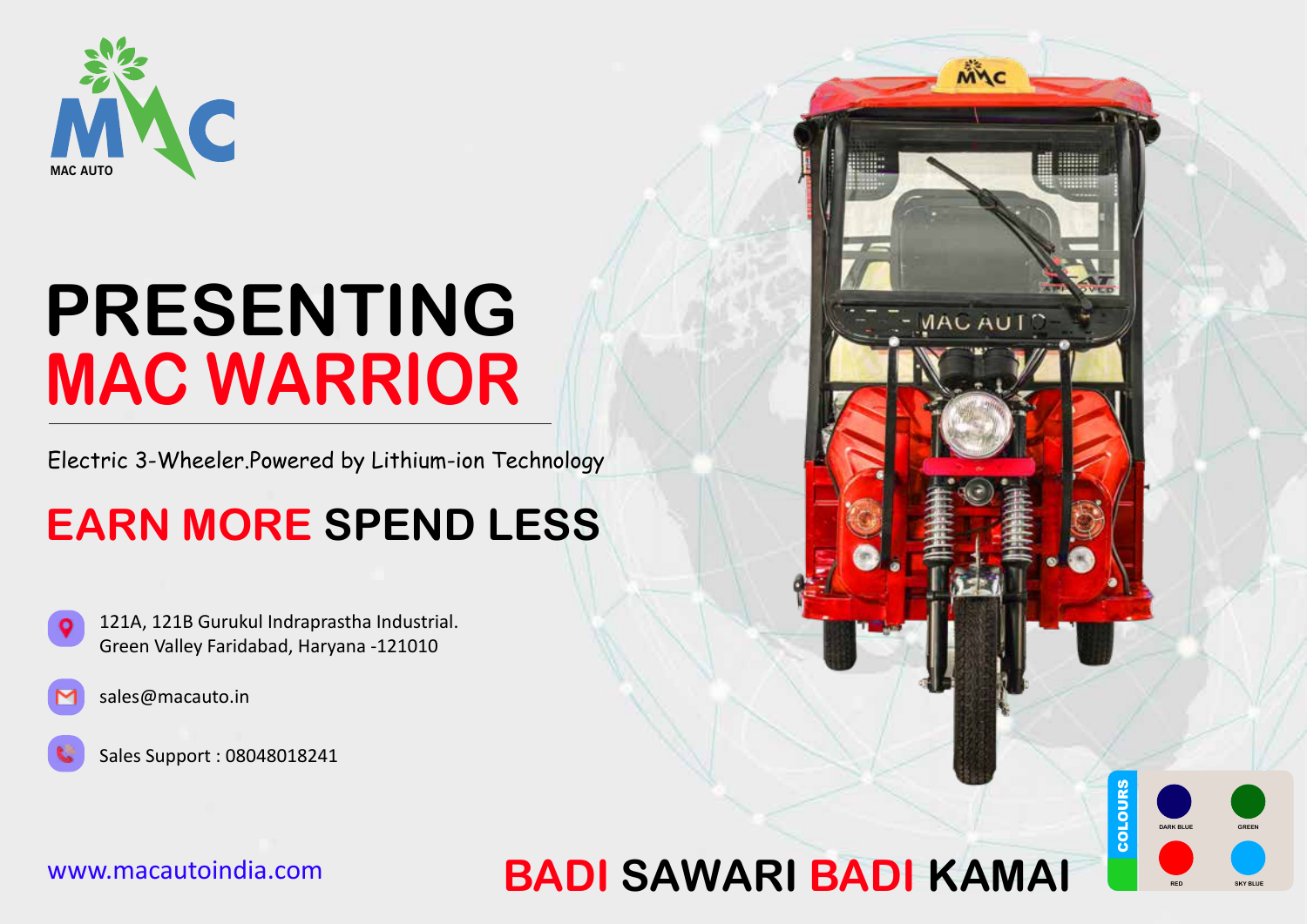

# **MAC WARRIOR BADI SAWARI BADI KAMAI**

#### Cloud Based Mobility Platform

Simplify your mobility complexity, make real-time decisions & have access to information when offline.

#### Reverse Parking Sensor

Remove the stress out of parallel parking in a tight spot without the worry of accidents and make it easier to maneuver in traffic.

#### Gps With Insurance

Real time step-by-step information of directions, unauthorized use notification & we look after your insurance, so you can look after everything else.

## **EARN MORE SPEND LESS**

 $2M_{M}$ 

#### www.macautoindia.com